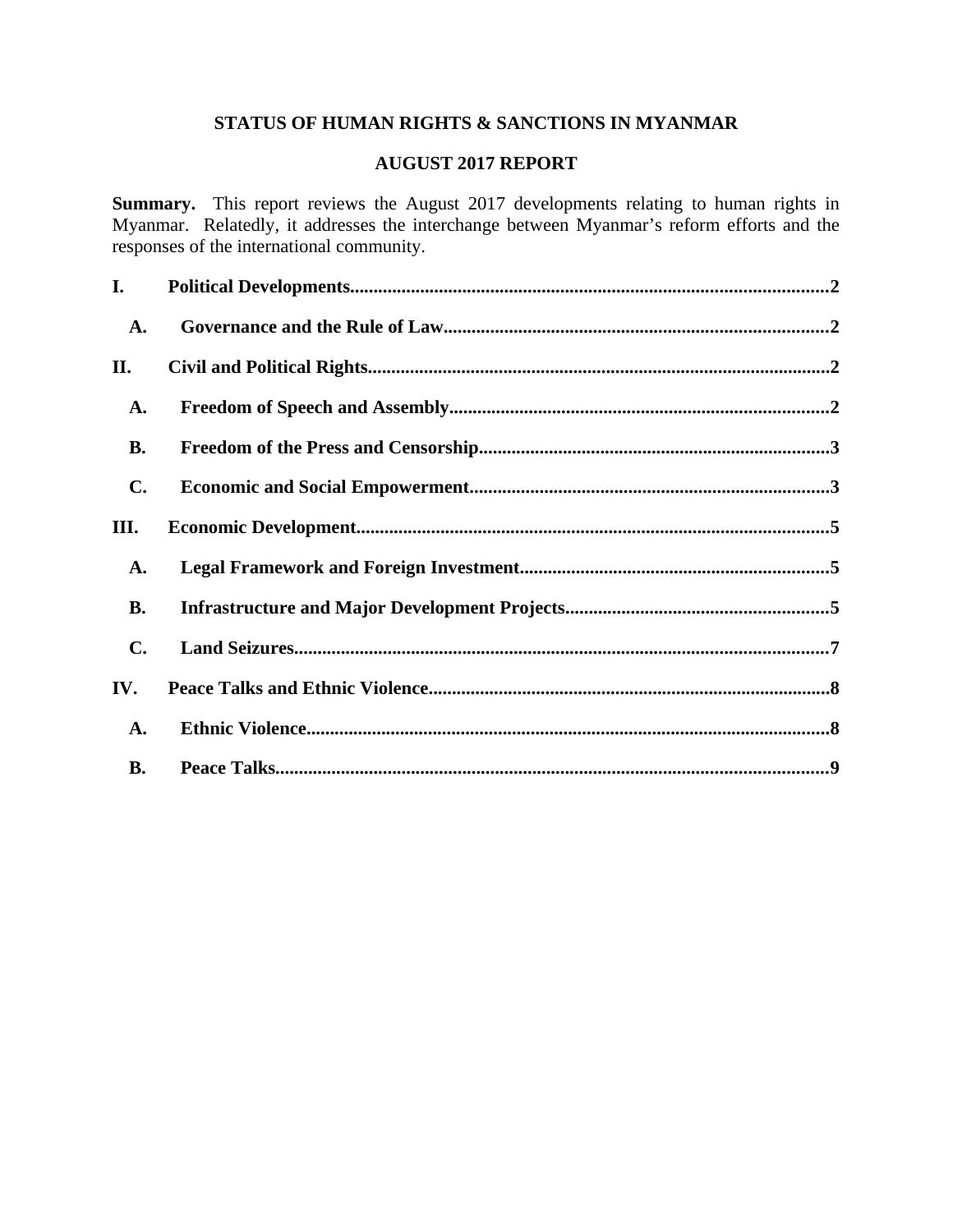### **I. Political Developments**

### <span id="page-1-3"></span><span id="page-1-0"></span>**A. Governance and the Rule of Law**

In August, a discussion panel consisting of Parliament members, media representatives and other political observers discussed the status of Myanmar's democratic transition, evaluating the progress made since the 2015 elections and recommending further action to achieve the goal of a fully functioning democratic society.<sup>1</sup> The panel assessed Myanmar's progress in promoting human rights and ensuring the rule of law, including the country's attempts to improve government transparency and repeal laws that are widely considered to be affronts to human rights. Overall, the panelists were optimistic about Myanmar's progress to date. A representative from the Myanmar Development Resource Institute estimated that the country's democratic transition had made approximately 50% progress, but emphasized that further action is required to successfully instill democratic norms in Myanmar. $^2$ 

In particular, the panel found that Myanmar must continue its efforts to ensure that (i) each governmental institution has a clear role in governance, (ii) the nation's administrative bureaucracy operates transparently, (iii) the rule of law and human rights are respected, and (iv) constitutional and legislative reform efforts continue to advance. $3$  According to the panelists, these efforts must be governed by a well-defined plan, including both indicators of progress and time-sensitive objectives, that push the transition forward on a clearly established schedule.<sup>4</sup>

"Winston" Set Aung, the recently appointed Deputy Minister for National Planning and Finance and a former economic advisor in the previous Thein Sein administration, argued on the panel that Myanmar should implement significant regulatory and policy reforms to advance the country's economic development.<sup>5</sup> He also criticized the persistence of crony capitalism in Myanmar, calling for stronger corporate governance rules intended to promote transparent competition over incumbent personal relationship-based success.<sup>6</sup>

# **II. Civil and Political Rights**

# <span id="page-1-2"></span><span id="page-1-1"></span>**A. Freedom of Speech and Assembly**

After the Upper House of Parliament voted against a complete repeal of the controversial section 66(d) of the Telecommunications Law, the Myanmar Parliament made minor changes to the Telecommunications Law on August 18. However, human rights monitors argued that such minor amendments will do little to address concerns that the law is used to curb criticism of the authorities and reporting of corruption. $7$ 

Under the amendments approved in August, judges can release on bail those charged under the Telecommunications Law. In addition, only people directly affected by an alleged offense, or those with the permission of an affected person, can press charges under the law. <sup>8</sup> The maximum prison sentence was also cut from three years to two years.<sup>9</sup>

Still, the law's most contentious clause, which broadly prohibits the use of telecommunications networks to "extort, defame, disturb or intimidate," remains in place.<sup>10</sup> "Freedom of expression is still being threatened as long as clause 66(d) exists," said activist Maung Saung Kha, who was jailed for six months for defamation under the law.<sup>11</sup> A senior party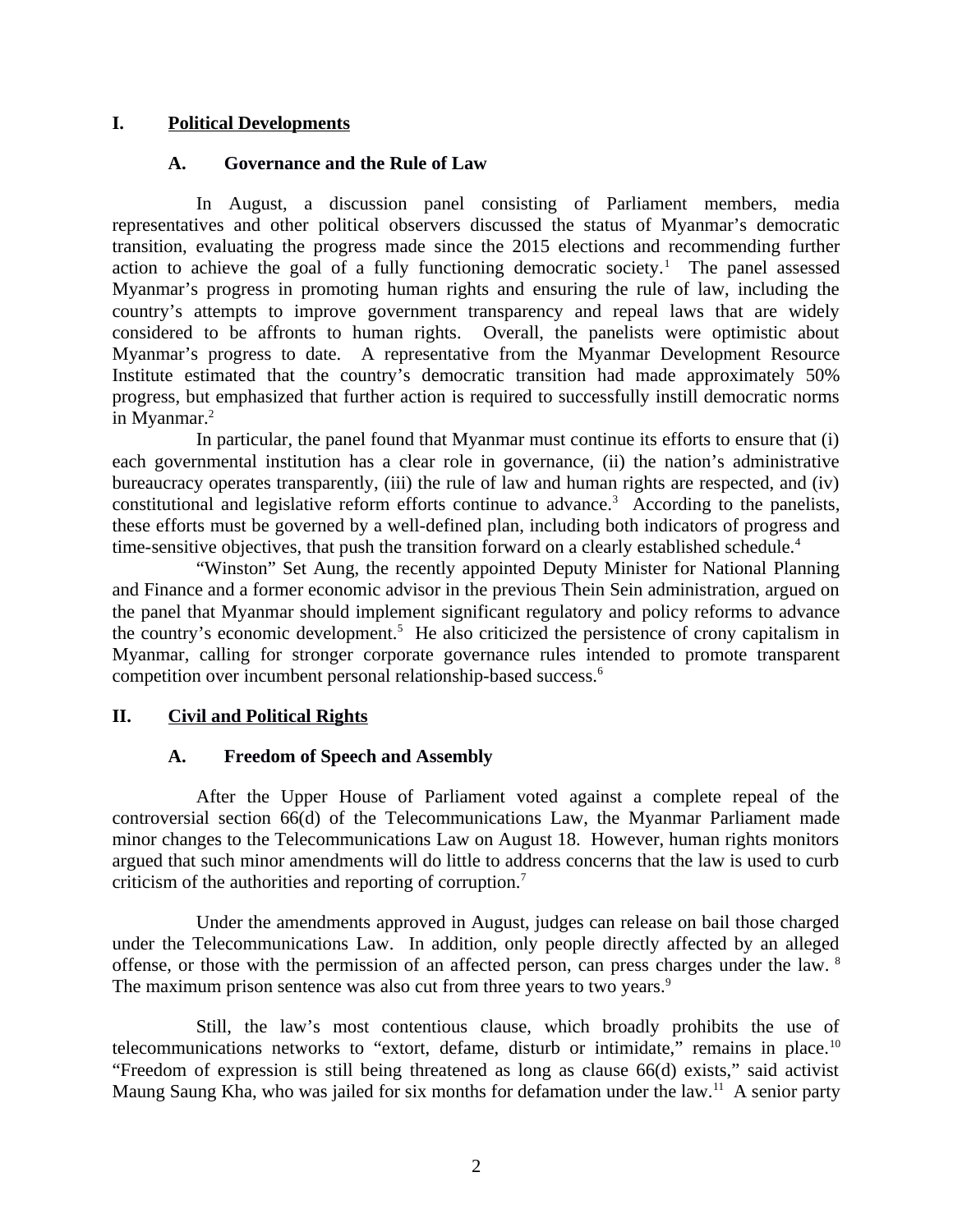member, Han Tha Myint, said a majority of parliamentarians liked the protection against online criticism the law provided. $12$ 

### <span id="page-2-1"></span>**B. Freedom of the Press and Censorship**

In an August 7 address to villagers in central Myanmar, which was transmitted on state broadcaster Myanmar Radio and Television ("MRTV"), Aung San Suu Kyi encouraged the public to follow official statements on the government's activities received through state-run media outlets, rather than reports received through independent media.<sup>13</sup> Referring specifically to official reports about the government's response to the crisis in western Rakhine state, Aung San Suu Kyi told Myanmar citizens to "read the newspapers and listen to the news on MRTV released by the government."<sup>14</sup>

Official outlets, including a social media account run out of Aung San Suu Kyi's office, have published running denials of the violence occurring in Rakhine state, quickly dismissing reports in independent media of alleged government atrocities as "fake news" and "fake rape." <sup>15</sup> In her August 7 address, Aung San Suu Kyi claimed that citizens "will always hear (on official broadcasts) what the government is doing for peace and stability in Rakhine."<sup>16</sup>

Myint Kyaw, a member of the Myanmar Press Council, said Aung San Suu Kyi seems to favor state-run media, which he described as "still at the propaganda stage." <sup>17</sup> Aung San Suu Kyi has not given interviews to local media and typically breezes past reporters attempting to pitch questions, including on a visit to a village in central Myanmar that Reuters joined on Monday, the second recent press tour arranged by her officials.<sup>18</sup> Bidhayak Das, an Indian journalist and academic who has trained reporters in Myanmar, said Aung San Suu Kyi was in danger of jeopardizing her support among the fast-growing independent media that has emerged since censorship was lifted in 2012. "Instead of building on it by having regular interface with media and clarifying doubts about her government's position or her opinions on issues ranging from the peace process to the Rakhine communal strife to the problems of the faltering economy, she has chosen to avoid the media."<sup>19</sup>

# <span id="page-2-0"></span>**C. Economic and Social Empowerment**

In early August, the Burma Human Rights Network released a letter, co-signed by twenty religious and human rights organizations, to State Counsellor Aung San Suu Kyi demanding the protection of Muslims' right to practice their religion freely in Myanmar.<sup>20</sup> The letter specifically noted several troubling incidents that have taken place over the past months to highlight the widespread exploitation of Myanmar's laws by anti-Muslim forces to restrict Muslims' freedom to worship.<sup>21</sup> In their recommendations to the government, the signatory organizations demanded that authorities "maintain the rule of law rather than appeal to the ultranationalist groups," and called on the government to invite Ahmed Shaheed, the UN special rapporteur on freedom of religion or belief, to visit Myanmar and observe its various religious communities.<sup>22</sup>

On August 11, reports emerged that the government of Myanmar had air-dropped hundreds of troops into Rakhine state in preparation for a full-scale attack on accused Muslim rebels and insurgents.<sup>23</sup> The United Nations warned aid workers in the area of rising hostility and imminent protests, and the office of the UN's resident coordinator in Myanmar confirmed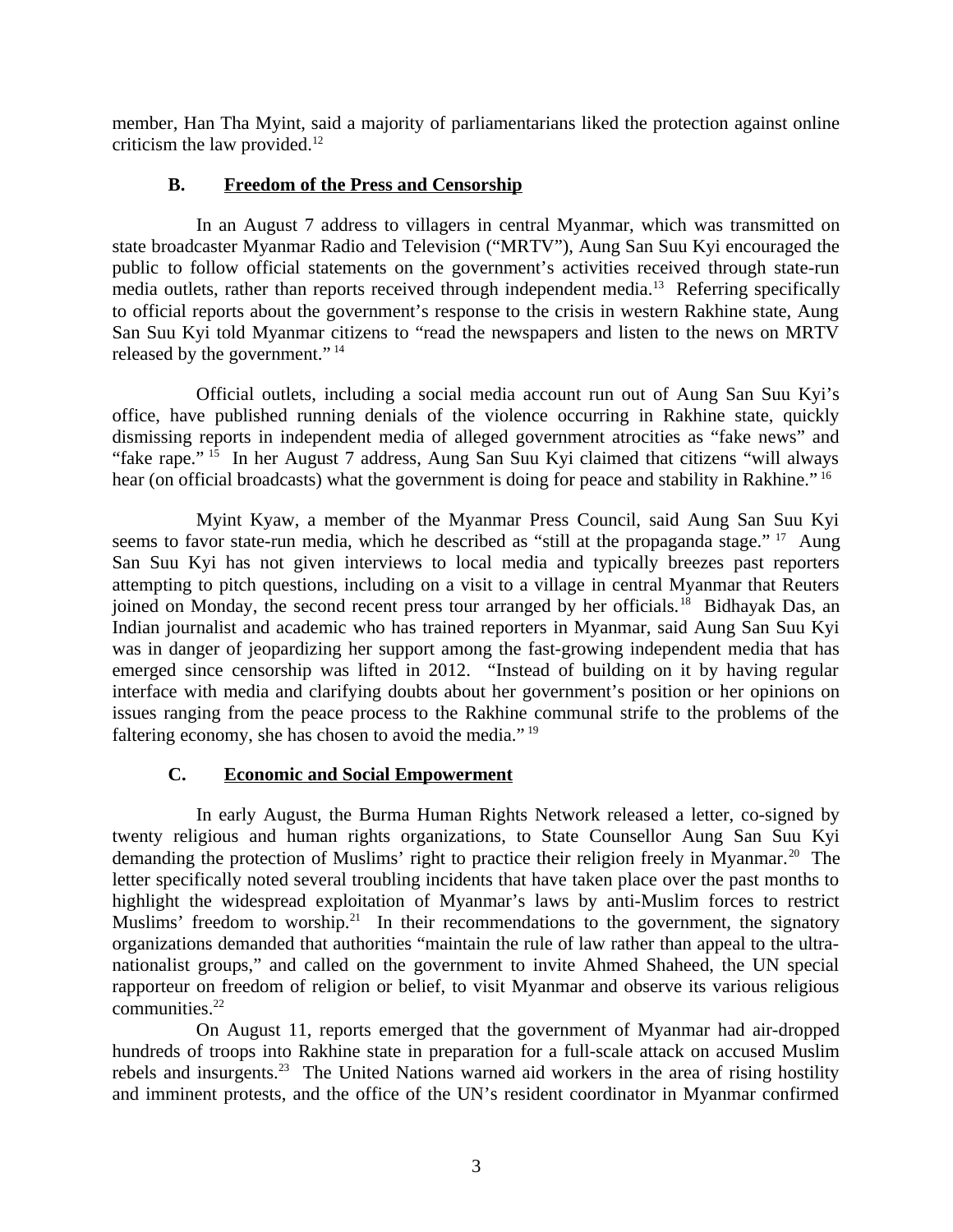that 300 staff members of UN agencies and non-governmental organizations working in Rakhine had been warned of the "increased likelihood of civil unrest."<sup>24</sup>

Amidst this rising tension, news unexpectedly leaked from the Vatican that Pope Francis planned to make the first-ever papal visit to Myanmar on November 27, after an invitation from President Htin Kyaw.<sup>25</sup> It is expected that during his visit, Pope Francis will focus on efforts to improve the troubles of the Rohingya population in Myanmar, which is also home to approximately 700,000 Catholics.<sup>26</sup> Myanmar's Catholic bishops had previously invited the Pope to visit Myanmar in late 2014, prior to the  $500<sup>th</sup>$  anniversary of Catholicism in Myanmar.<sup>27</sup> Since that time, relations between Myanmar and the Vatican have improved, though hardline Buddhist groups in the country continue to oppose the Pope's visit.<sup>28</sup>

The Pope's announcement was made official by the Vatican on August 28, just after thousands of Myanmar refugees attempted to flee into Bangladesh due to renewed violence between local insurgents and the Myanmar army.<sup>29</sup> While the Myanmar government claimed that 100 people had been killed as a result of the renewed violence, advocates for the Rohingya told Al Jazeera that the number killed was actually over 800, including dozens of women and children. However, these claims have not yet been independently verified.<sup>30</sup> The Pope publicly decried the "sad news about the persecution of the religious minority of our Rohingya brothers," and urged worshippers gathered in St. Peter's Square in Rome to pray that God "saves them."<sup>31</sup>

On August 17, Aung San Win, the head spokesperson of the Ministry of Religious Affairs and Culture, said that an October 2016 religious freedoms report from the United States Secretary of State did not accurately reflect the situation in Myanmar.<sup>32</sup> Aung San Win objected to the report's characterization of the Myanmar constitution and Myanmar's existing laws, as well as the report's designation of Myanmar as a "Country of Particular Concern."<sup>33</sup> Former ambassador Sein Win Aung also argued that the US report "is not 100 percent true. Freedom of faith is ensured under the Constitution. It was not a violation of religious freedom, for example, when the religious building in Kachin State's Hpakant was seized according to law, because it was an illegal building."<sup>34</sup>

News articles and editorials have continued to focus on the greater need for implementation of rights for women in Myanmar, noting that the nation's current laws and policies are insufficient and poorly implemented. Several of these were reactions to an article that appeared in Tea Circle Oxford, which presented the controversial thesis that the "disempowered Myanmar woman" is a myth. $35$  The ensuing debate has brought to light many other studies highlighting the significant problems faced by women in Myanmar.<sup>36</sup> For example observers argued that laws and policies regarding sexual violence and harassment, domestic labor, and requirements for sexuality and sex education are vague and weakly implemented. Although Myanmar maintains some laws that seek to protect women from rape and sexual harassment, observers contend that these laws are poorly implemented. In 2016, UNFPA reported on the lack of protections against cyber exploitation and rape in Myanmar. Additionally, there are no laws protecting women against marital rape, where perpetrators are treated with impunity, and women typically lack access to gynecological services.<sup>37</sup>

#### **III. Economic Development**

### <span id="page-3-1"></span><span id="page-3-0"></span>**A. Legal Framework and Foreign Investment**

Myanmar and Singapore have entered negotiations to reach an agreement regarding the promotion and protection of bilateral investments.<sup>38</sup> The objectives of the agreement are to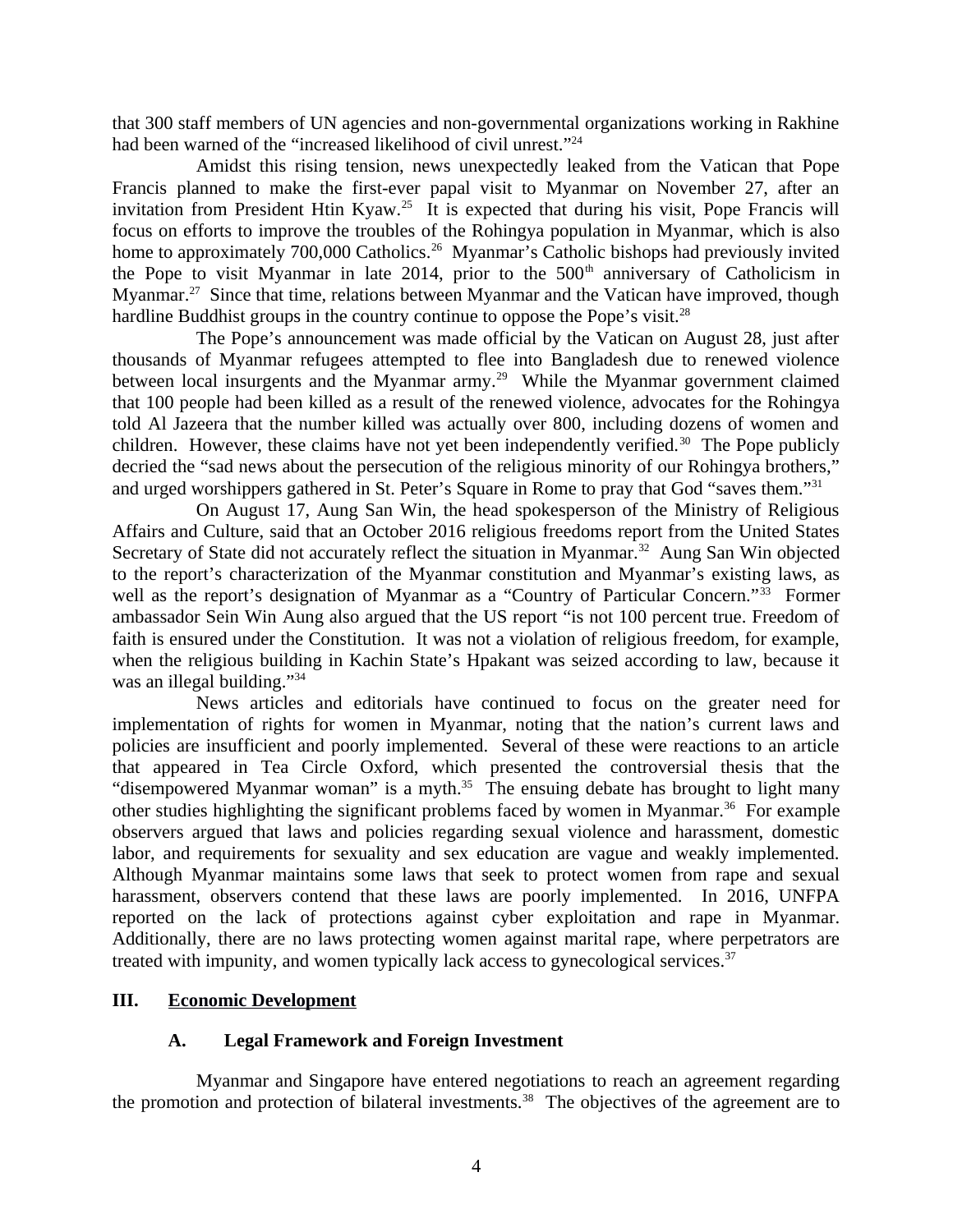fully protect bilateral investments between the two countries, to avoid obstacles in conducting cross-border business, and to provide additional rights to investors making international investments.<sup>39</sup> Myanmar is also in the process of negotiating similar agreements with the European Union and Hong Kong, and has already finalized similar agreements with China, India, Laos, Thailand, Vietnam, the Philippines, Israel, Kuwait, Japan, Indonesia and South Korea.<sup>40</sup>

The Ministry of Planning and Finance has announced that companies listed on the Yangon Stock Exchange ("YSX") will only pay 20% corporate income tax rather than the general 25 per cent corporate income tax other companies have to pay.<sup>41</sup> This 5% discount is being introduced as an incentive for companies to list their shares on the YSX, as the stock exchange requires more listed companies in order to further develop a functioning market.<sup>42</sup> Currently, ten companies are being considered for listing on the YSX.<sup>43</sup> Furthermore, because listing on the YSX takes approximately 18 months and requires companies to meet a range of stringent conditions, 55 public companies have been permitted to trade their shares in local overthe-counter markets while they await admission to the YSX.<sup>44</sup>

For the first time in its history, Myanmar will receive fiscal support from the World Bank.<sup>45</sup> On August 18, the World Bank and the Myanmar government signed a US\$200 million credit facility to promote macroeconomic stability and fiscal policy resilience.<sup>46</sup> The World Bank noted that it views its support as facilitating the economic changes needed for long-term peace and prosperity in Myanmar.<sup>47</sup> The credit was provided by the International Development Association, the bank's fund for low income countries, and is repayable over 38 years.<sup>48</sup>

To bolster foreign investment, the Myanmar government is working on four laws related to protecting intellectual property.<sup>49</sup> Draft laws pertaining to trademark, patent, copyright and design rights have been sent to the Myanmar Parliament for a vote.<sup>50</sup> Myanmar remains the last ASEAN country to enact comprehensive intellectual property law reform.<sup>51</sup>

The American Chamber of Commerce in Myanmar is urging the US government to remove sections 311 and 312 of the USA PATRIOT Act, which prohibit US banks from doing business in Myanmar.<sup>52</sup> The American Chamber of Commerce has argued that when US banks begin doing business in Myanmar, trade relations between the US and Myanmar will quickly improve.<sup>53</sup>

# <span id="page-4-0"></span>**B. Infrastructure and Major Development Projects**

The government of Myanmar has continued to focus on pushing economic development efforts forward in the country. The country's economy was projected by the World Bank to grow by an average of 8% between 2017 and 2019, among the fastest growing economies in Asia, but on the ground government spending on infrastructure and development has fallen over the past three years, while the fiscal deficit has continued to skyrocket.<sup>54</sup> The Myanmar Times recently suggested a handful of major economic overhauls for the government to execute, including: lowering the fiscal deficit, deepening capital markets, enacting new and better laws to protect businesses and encourage innovation, and reducing inflation.<sup>55</sup> On August 21, the World Bank signed a zero-interest \$200m credit with Myanmar to help with programs that include better public debt management, increased tax collection and stronger public finance management.<sup>56</sup>

Reports have also emerged that there were several significant cabinet changes forthcoming, while detailed economic strategies are being finalized and several changes in the bureaucracy are already underway.<sup>57</sup>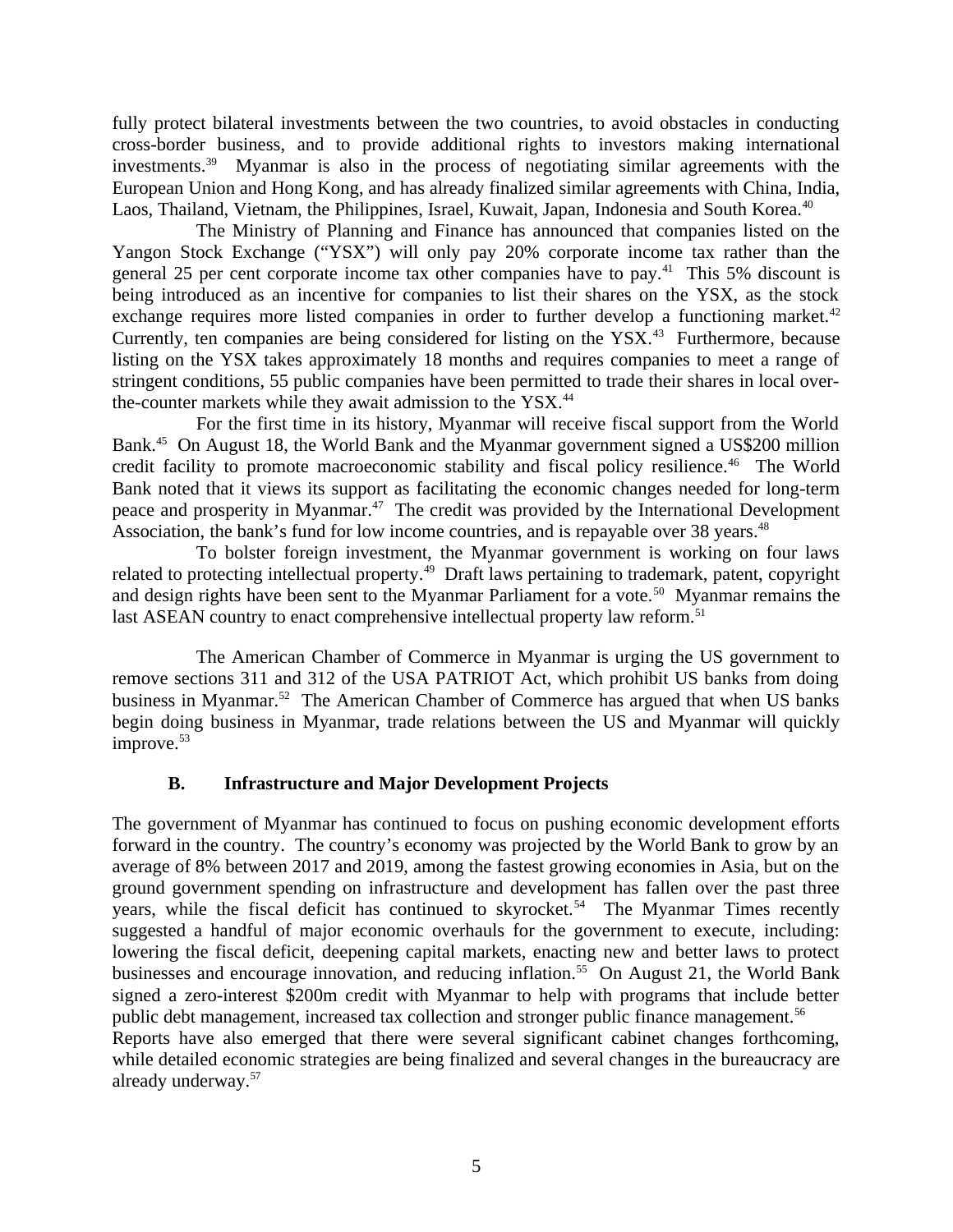The recent appointment of Winston Set Aung as an additional Deputy Minister of Planning and Finance is meant to rectify gaps in coordination between the ministries and improve economic policy, implementation and communication.<sup>58</sup> Set Aung is also a member of the National Economic Coordination Committee, and it is hoped that he may be able to leverage the two roles to better coordinate the ministries.<sup>59</sup> The Minister of Electricity and Energy, Pe Zin Tun, has officially resigned and has been replaced by the Construction Minister, Win Khaing, who will now oversee both ministries, with a deputy minister expected to be appointed to focus on electricity alone. $60$  Insiders claim that the changes around the electricity and energy ministry are a significant indication that Aung San Suu Kyi understands that the provision of electricity is pivotal to the country's ability to build a prosperous business sector and placate the electorate. <sup>61</sup> The new minister will have to decide the future of the controversial Chinese-backed Myitsone Dam and other proposals from Chinese state-owned companies, while also considering the possibility of using coal-fired power stations, imported natural gas, or other options to fulfill Myanmar's electric needs.<sup>62</sup>

Recently, the government in Myanmar has been working to make electricity and other forms of power available to farmers in the country. The government has set a goal of achieving 100% electrification in the country by 2030, but the national power grid is not currently equipped to supply the projected increased demand for electricity. $63$  As a result, a US-based solar system provider, Greenlight Planet, has opened its first outlet in Bago, north of Yangon. The US company sells power systems aimed at farmers that combine solar panels, efficient light-emitting diode lighting and batteries to supply nighttime electricity.<sup>64</sup> Greenlight offers a "pay as you go" system for its customers that lets them use the products by paying an upfront fee and then daily installments thereafter.<sup>65</sup>

A state-owned telecommunications operator, Myanmar Posts and Telecommunication, is arranging to provide free Wi-Fi services in public areas starting in  $2018<sup>66</sup>$  As Myanmar Posts and Telecommunications prepares to launch this project, there are concerns regarding the stability of the Wi-Fi networks and the security of such networks. The general manager of sales and marketing at 5BB Broadband, a company in Myanmar, noted that the public should avoid using the public Wi-Fi networks for any commercial transactions, such as mobile banking and online shopping.<sup>67</sup> Still, this technological development will increase access to technology in Myanmar.

The Ministry of Construction is planning new urban development projects to create six satellite townships as part of a plan to further develop Yangon. $68$  The six new townships are necessary to cater to the rising population and increasing number of migrants in the country. In addition to the development of these new townships, the government in Myanmar has also implemented a series of additional urban development projects, such as infrastructure development projects and special economic and industrial zone development projects.<sup>69</sup> The Ministry of Construction is also planning on implementing new satellite township development projects in other states in the country.<sup>70</sup> These projects are all meant to accommodate and stimulate population growth and economic growth in Myanmar.

The Taunggyi municipal area in Shan State has been piloting a program that uses a mobile application to assist with municipal water readings and bill administration.<sup>71</sup> Using the application, photographs of residential water meters taken by municipal workers are processed by computers, and bills are then automatically generated based on such readings.<sup>72</sup> The program has already dramatically reduced the amount of time needed to administer water readings in the municipality, which used to involve preparing three separate handwritten reports per household.<sup>73</sup>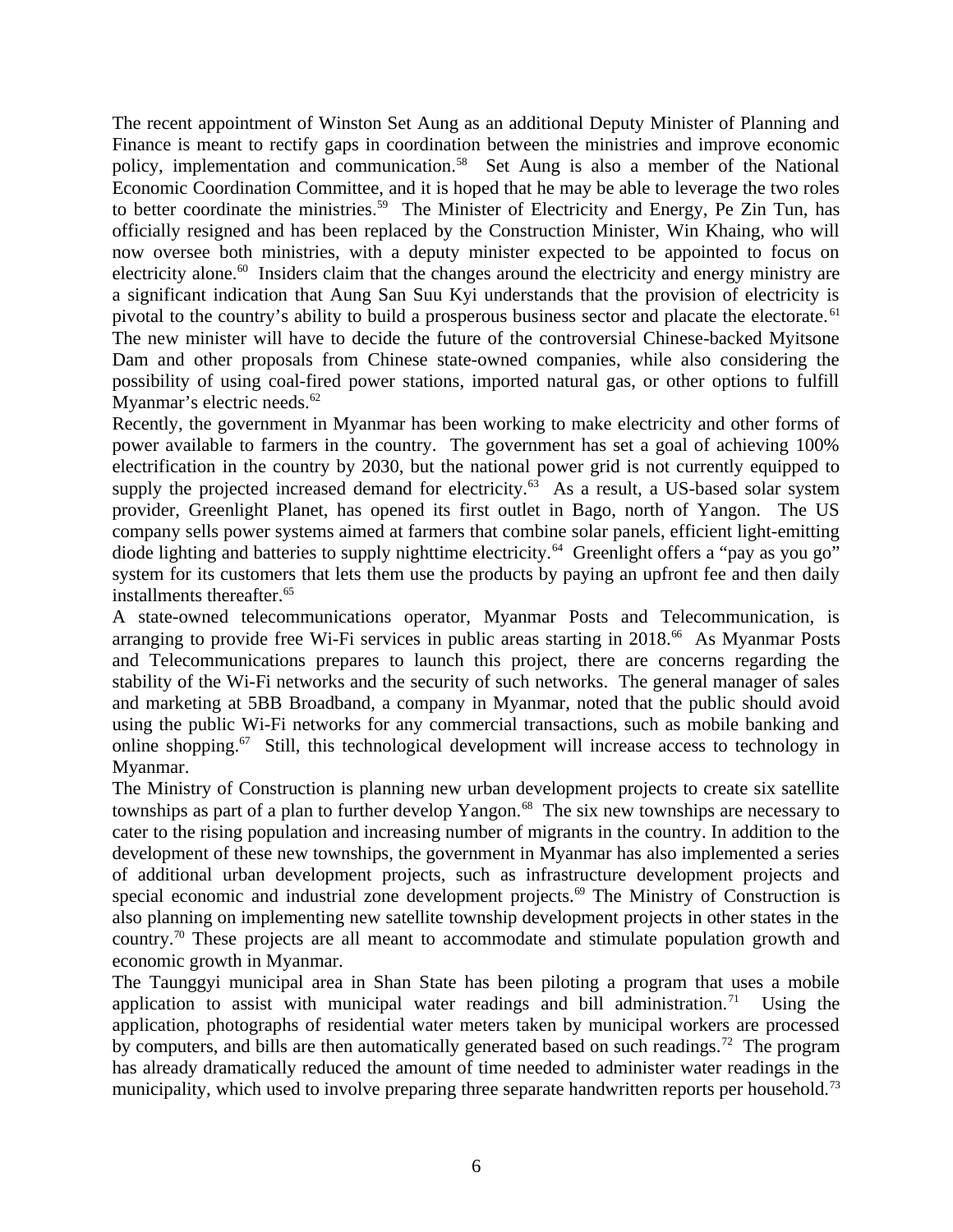The municipality's previous attempt to reduce the administrative burden was to simply charge a flat rate to all households, regardless of the amount of water actually used. However, this policy soon led to overuse and water shortages. With the new pilot program, bills are now assessed based on actual water usage, which has both raised the amount of money generated and lowered incidents of water shortages, and, since the readings are processed automatically by computers, there is less concern about fund misappropriation by individual staff.<sup>74</sup> Officials expect that the application could be used for other municipal functions, such as tax collection.<sup>75</sup>

# <span id="page-6-2"></span>**C. Land Seizures**

In Rakhine state, a state legislator has been accused of asking for a bribe from three locals in exchange for abandoning his challenge to their claimed ownership of 15 acres of land.<sup>76</sup> The legislator brought the challenge more than a decade after the original purchase of the land, shortly after winning a seat in the state parliament.<sup>77</sup> He claimed that much of the land in question originally belonged to his late grandfather before it was seized to build a reservoir and ultimately sold to a private company.<sup>78</sup> Other villagers in a similar situation received compensation at the time, and the legislator claimed that he was therefore entitled to the same compensation.<sup>79</sup>

The legislator was accused of accepting a bribe after the current owners transferred a portion of the land in question to the legislator.<sup>80</sup> However, the legislator argued that the amount received was not a bribe, but was instead compensation offered to him through village administrative officials for the loss of his land. $81$  In order to attract attention to their cause, the owners of the land released some of the pertinent documents in a Facebook post while accusing the legislator of abusing his governmental authority.<sup>82</sup>

Allegations of similar abuses of power by National League for Democracy ("NLD") lawmakers appear to be relatively widespread.<sup>83</sup> A member of the NLD Complaint Committee reported that nearly 200 land seizure cases are related to NLD lawmakers and chief ministers. $84$ 

# **IV. Peace Talks and Ethnic Violence**

# <span id="page-6-1"></span><span id="page-6-0"></span>**A. Ethnic Violence**

In early August, government and regional sources reported that suspected insurgents killed at least six members of a Buddhist ethnic minority in western Myanmar.<sup>85</sup> While the government claimed that "extremists" were responsible for killing the six members of the Mro minority, two groups with observers in northern Rakhine state claimed that, according to local sources, Rohingya militants were not active in the area and that the killings could be linked to rampant methamphetamine trafficking.<sup>86</sup>

After the United Nations expressed alarm at reports of a military build-up in Rakhine state, where authorities have already been accused of widespread rights abuses, the Myanmar government imposed new curfews and deployed another round of troops to the region. $87$  The curfew and troop deployment were criticized by UN special rapporteur Yanghee Lee, who urged authorities to carry out their security operations in line with international human rights standards. $88$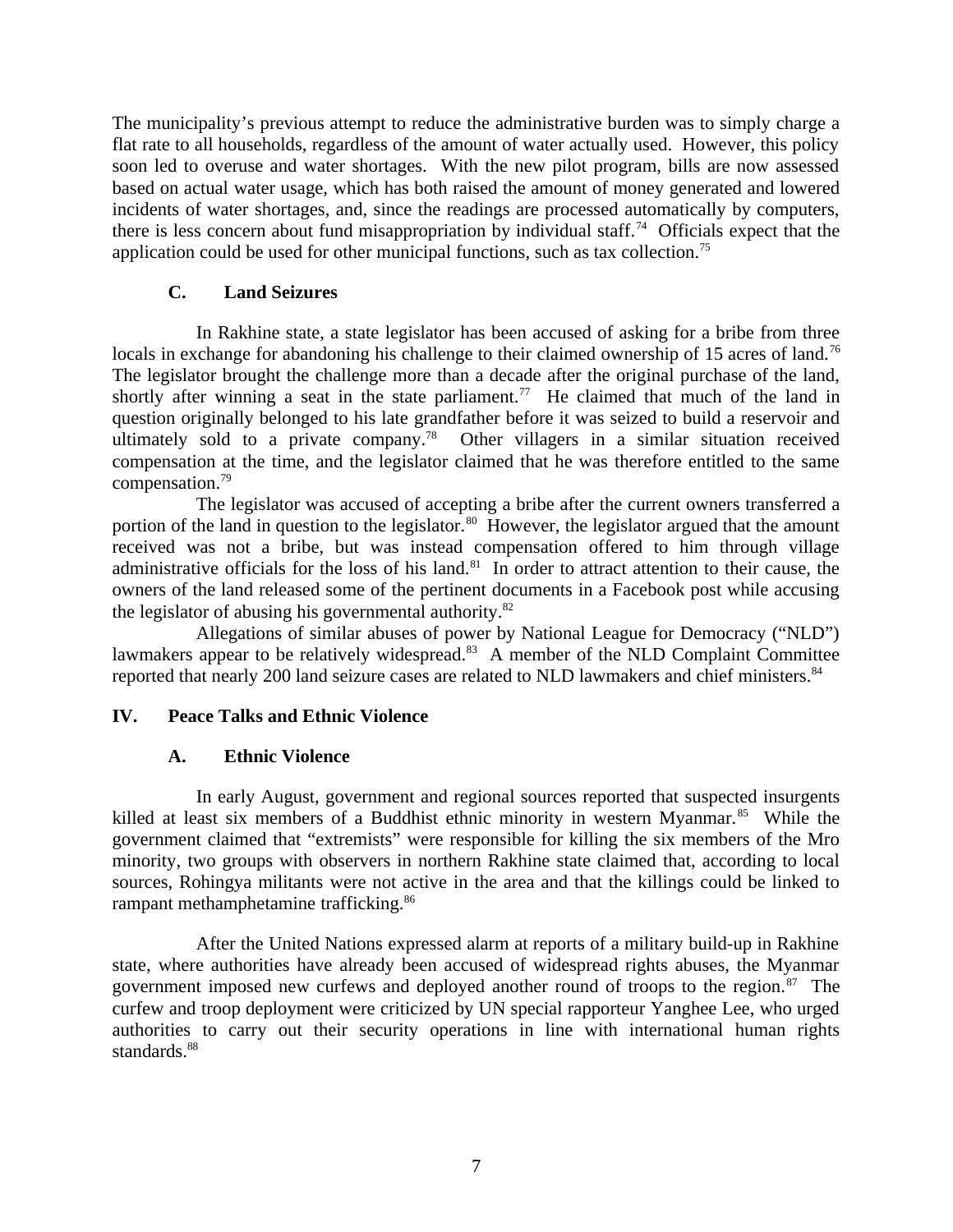On August 24, an independent commission led by former UN chief Kofi Annan released a report which found that communities in Myanmar's Rakhine state face a "real risk" of radicalization if ethnic tensions are not addressed. $89$  The report said communities in Rakhine were scared of each other and that segregation caused by the violence had made things worse.<sup>90</sup> The report calls for a calibrated approach that combines political, developmental, security and human rights responses to ensure that violence does not escalate and inter-communal tensions are kept under control.<sup>91</sup> The Rakhine Commission was formed by Annan last year at the request of Aung San Suu Kyi to look into ethic reconciliation and improving the state's welfare.<sup>92</sup>

On August 25, Rohingya militants attacked police posts in Rakhine State, killing 12 members of the security forces.<sup>93</sup> More than 70 people were killed in clashes between militants and security forces in Rakhine State.<sup>94</sup> Myanmar's armed forces said the militants used knives, small arms and explosives in coordinated early-morning attacks on several police and military posts around Buthidaung and Maungdaw, near Myanmar's border with Bangladesh.<sup>95</sup> A militant group called the Arakan Rohingya Salvation Army claimed responsibility for the attacks, which it said were in response to recent raids by security forces.<sup>96</sup> The group, formerly known as Harakah al-Yaqin, is believed to have hundreds of fighters and to be led by Rohingya based in Saudi Arabia, according to an International Crisis Group report.<sup>97</sup> The violence erupted hours after the release of the report into the treatment of Rohingya by the Advisory Commission on Rakhine State led by Kofi Annan.<sup>98</sup>

Military operation and clashes followed the attack and caused at least 109 deaths. $99$ According to the government, most of the victims are Rohingya fighters although members of the security forces and civilians are also included in that figure.<sup>100</sup> According to satellite imagery collected by Human Rights Watch, at least 10 areas over about a 100 kilometer stretch in northern Rakhine State have been razed over the last five days in August.<sup>101</sup>

Following the attack, more than 18,500 Rohingya Muslims have fled their homes in the Rakhine state, while thousands more are stuck at the Bangladesh border or scrambling to reach it.<sup>102</sup> Bangladesh coast guard crews have found the bodies of at least 20 people who drowned fleeing Myanmar.<sup>103</sup> Rakhine Buddhists, feeling unsafe after the upsurge in fighting, are moving south to the state's capital, Sittwe, where Buddhists are a majority and have greater security.<sup>104</sup>

### <span id="page-7-0"></span>**B. Peace Talks**

On August 10 and 11, the United Nationalities Federal Council's ("UNFC") Delegation for Political Negotiation ("DPN") met with the government's Peace Commission for the sixth time to discuss joining the nationwide ceasefire agreement ("NCA").<sup>105</sup> It has now been 14 months since the UNFC and the government started ceasefire negotiations, but a deal remains elusive.<sup>106</sup> Further delaying the negotiations are disagreements between the Tatmadaw and the government on some of the proposals put forward by the UNFC, especially on political and military issues.<sup>107</sup>

The UNFC has stood by a nine-point proposal that it insists must be met in order for its five members to sign the NCA.<sup>108</sup> The Myanmar government and the Tatmadaw have agreed to several of the UNFC's requests, including that (i) the government and Tatmadaw will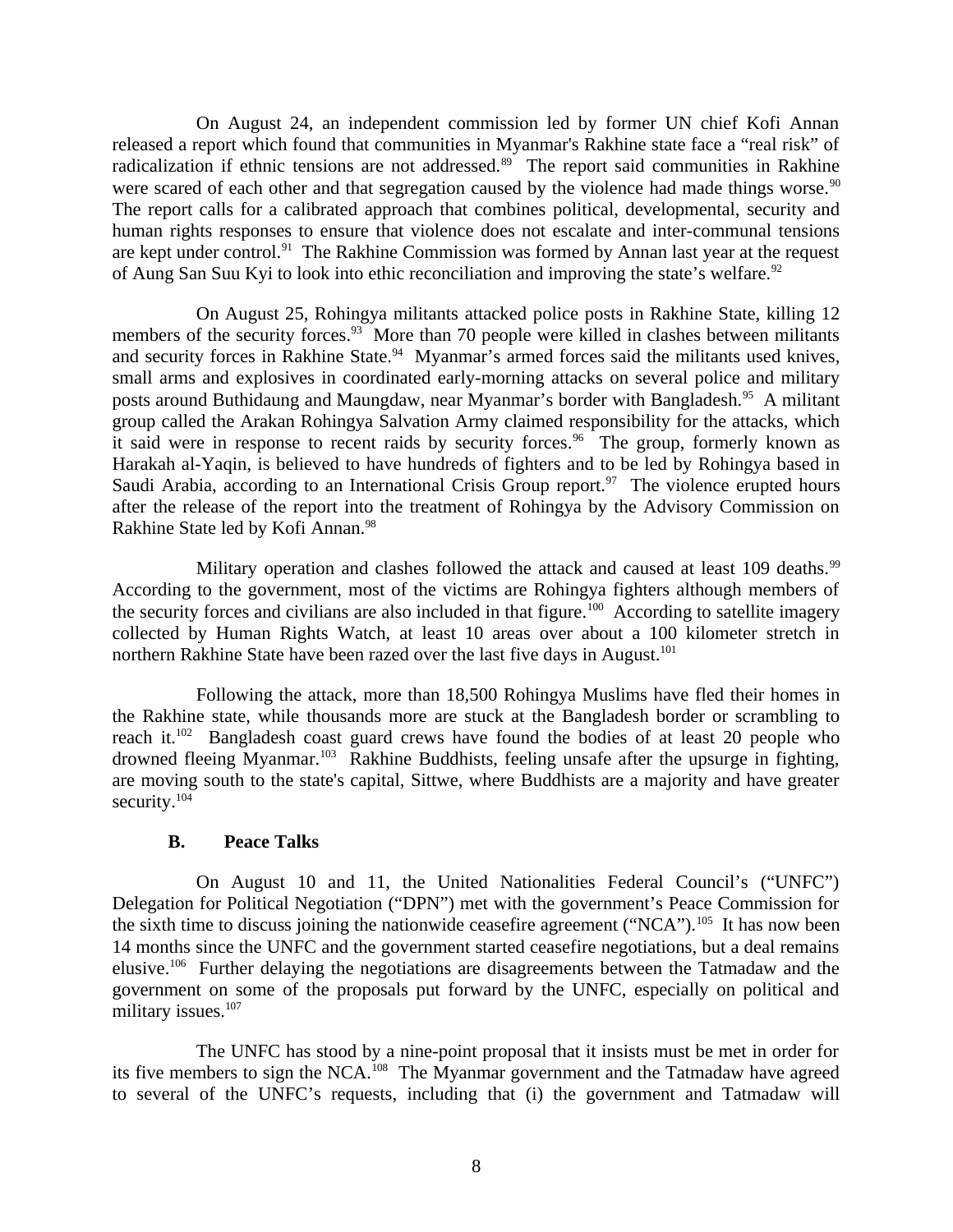announce a nationwide ceasefire; (ii) a democratic and federal nation will be established, which would be based on democratic principles that keep with the Panglong spirit—including equal national rights and right for self-implementation; (iii) representatives from groups that were at each level of political discussions, from legal political parties, ethnic representatives, and other essential representatives would participate in the peace process; and (iv) laws and a constitution would be enacted that would be based upon the decisions made at the Panglong Conferences.<sup>109</sup>

Nevertheless, the parties have not yet reached agreement on matters relating to ceasefire rules, the military's code of conduct, terms of reference for ceasefire monitoring, and the relocation of troops. $110$ 

The UNFC has also requested that international experts and observers be involved in the Joint Monitoring Committee and the Joint Implementation and Coordination Meeting.<sup>111</sup> The UNFC underscored the importance of the international monitoring group to monitor the NCA amid sporadic outbreak of fighting between the Tatmadaw and ethnic armed groups within  $UNFC.<sup>112</sup>$ 

The UNFC has also requested a change in the political dialogue composition at the Union Peace Conference, held twice a year, to a tripartite dialogue structure comprising the government, ethnic armed groups and political parties.<sup>113</sup> The UNFC has stated that if its proposals are implemented, it will be close to signing the  $NCA$ <sup>114</sup> That said, Twan Zaw, spokesperson of the DPN, believes it is unlikely that a deal will be reached and stated that the UNFC is unwilling to make any compromises.<sup>115</sup>

The seventh round of talks between representatives of the Peace Commission and the UNFC is scheduled to be held in September.<sup>116</sup>

In a meeting of Federal Political Negotiation and Consultative Committee ("FPNCC"), the vice chair of the Shan State Progress Party ("SSPP") stated that the SSPP had submitted a resignation letter to UNFC.<sup>117</sup> The UNFC, however, denies having received such a letter.<sup>118</sup> The withdrawal of the SSPP from the UNFC has been touted since the formation of the FPNCC and would leave the UNFC with only four remaining members.<sup>119</sup>

After the FPNCC's first permanent committee meeting, the group indicated in a statement that it is willing to attend the third Panglong Conference, if invited, and has also urged China to become more involved in Myanmar's peace process.<sup>120</sup> The FPNCC attributes its attendance of the second Panglong Conference to Chinese involvement.<sup>121</sup> While China has always been an observer of Myanmar's peace process, it was only after no ethnic armed groups based on the China-Myanmar border participated in the signing of the NCA that China took a more active role in Myanmar's peace process.<sup>122</sup>

Government officials representing the National Reconciliation and Peace Centre ("NRPC") held a meeting with representatives of groups involved in the Panglong agreement, including political analysts and security experts.<sup>123</sup> Attendees discussed the management of the peace process, possible structures for a federal government and potential constitutional amendments.<sup>124</sup> In particular, attendees discussed the amendment of the schedules to the Constitution that stipulate the powers of the federal government and the state.<sup>125</sup> In their view, an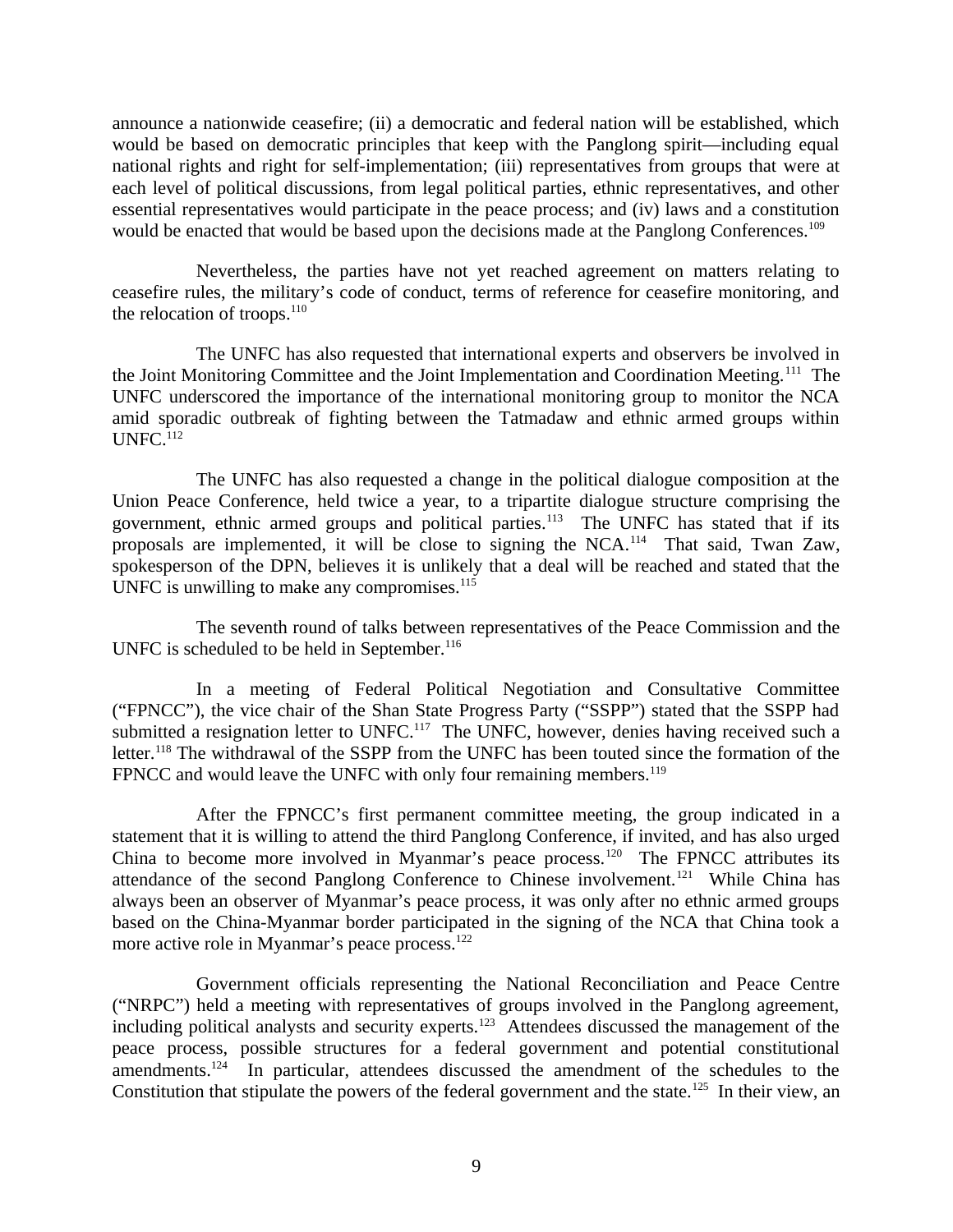amendment to the schedules is more likely to be accepted by the Tatmadaw (whose vote is required to pass any constitutional amendment).<sup>126</sup> Once the schedules have been amended, then it may be possible to amend specific sections of the constitution, including section 436, which provides for the sharing of power between the central and state governments.<sup>127</sup>

According to Than Soe Naing, who attended as a political analyst, recent military offensives against ethnic armed groups, including those along the China-Myanmar border and in Kachin and Shan states, have hindered the peace process.<sup>128</sup> He also outlined three prerequisites for peace, namely (i) signing bilateral ceasefire agreements between the government and the ethnic armed groups who are still fighting the government, (ii) inviting all ethnic armed groups to participate in the peace process, and (iii) reviewing the NCA and the peace negotiation process itself.<sup>129</sup>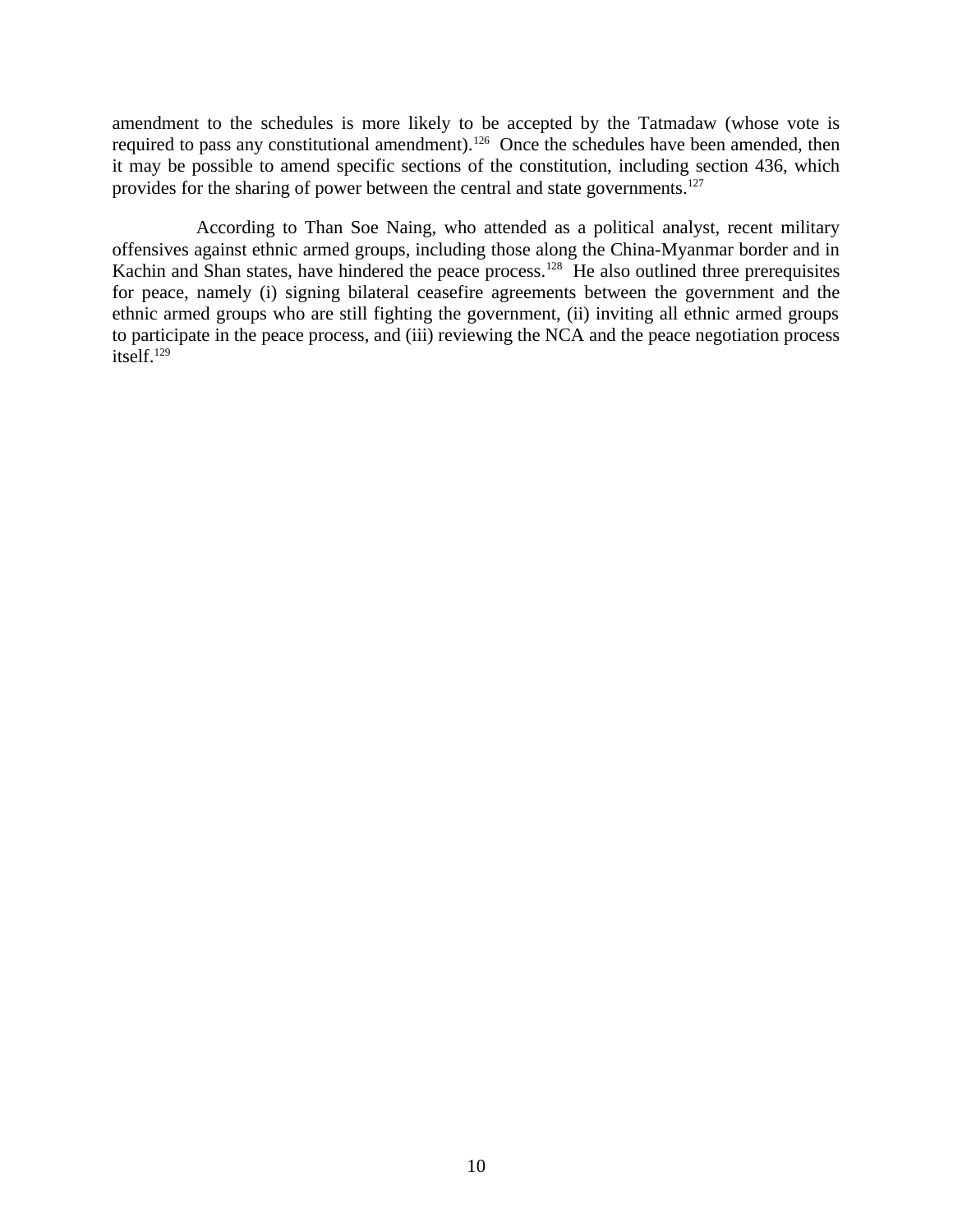1 Mizzima, August 14, 2017: [http://www.mizzima.com/news-domestic/road-map-needed-myanmar%E2%80%99s-transition-say](http://www.mizzima.com/news-domestic/road-map-needed-myanmar%E2%80%99s-transition-say-experts)[experts.](http://www.mizzima.com/news-domestic/road-map-needed-myanmar%E2%80%99s-transition-say-experts)

2 *Id*.

3 *Id* 4 *Id*. 5 Nikkei Asian review, August 13, 2017: [https://asia.nikkei.com/Politics-Economy/Economy/Myanmar-economy-needs-predictable](https://asia.nikkei.com/Politics-Economy/Economy/Myanmar-economy-needs-predictable-policy-new-reform-leader-urges)[policy-new-reform-leader-urges.](https://asia.nikkei.com/Politics-Economy/Economy/Myanmar-economy-needs-predictable-policy-new-reform-leader-urges) 6 *Id*. 7 Reuters, August 18, 2017: [https://www.reuters.com/article/us-myanmar-media/myanmar-retains-tough-clause-in](https://www.reuters.com/article/us-myanmar-media/myanmar-retains-tough-clause-in-communications-law-despite-calls-for-repeal-idUSKCN1AY13J)[communications-law-despite-calls-for-repeal-idUSKCN1AY13J.](https://www.reuters.com/article/us-myanmar-media/myanmar-retains-tough-clause-in-communications-law-despite-calls-for-repeal-idUSKCN1AY13J) 8 *Id*. 9 *Id*. 10 *Id*. 11 *Id*. 12 *Id*. 13 Reuters, August 8, 2017: [https://www.reuters.com/article/us-myanmar-suukyi-media/myanmars-suu-kyi-turns-to-state](https://www.reuters.com/article/us-myanmar-suukyi-media/myanmars-suu-kyi-turns-to-state-media-amid-fears-for-newly-gained-freedoms-idUSKBN1AO0UE)[media-amid-fears-for-newly-gained-freedoms-idUSKBN1AO0UE.](https://www.reuters.com/article/us-myanmar-suukyi-media/myanmars-suu-kyi-turns-to-state-media-amid-fears-for-newly-gained-freedoms-idUSKBN1AO0UE) 14 *Id*. 15 *Id*. 16 *Id*. 17 *Id*. 18 *Id*. 19 *Id*. 20 Coconuts, August 3, 2017: https://coconuts.co/yangon/news/letter-suu-kyi-highlights-exploitation-laws-restrict-muslimworship/ 21 *Id*. 22 *Id*. 23 Sydney Morning Herald, August 11, 2017: http://www.smh.com.au/world/myanmar-preparing-to-crush-militants-inrakhine-20170811-gxu2jf.html 24 *Id*. 25 La Croix, August 7, 2017: https://international.la-croix.com/news/pope-francis-to-make-surprise-visit-to-myanmar-onpeace-mission/5657 26 *Id*. 27 *Id*. 28 *Id*. 29 Telegraph, August 28, 2017: http://www.telegraph.co.uk/news/2017/08/28/pope-visit-myanmar-muslim-refugees-fleerenewed-violence/ 30 *Id*. 31 *Id*. 32 Myanmar Times, August 18, 2017: https://www.mmtimes.com/national-news/yangon/27322-ministry-us-religious-reportinaccurate.html 33 *Id*. 34 *Id*. 35 The Irrawaddy, August 29, 2017: https://www.irrawaddy.com/opinion/guest-column/gender-equality-myanmar-lifecourse-perspective.html 36 *Id*. 37 Frontier Myanmar, August 14, 2017: https://frontiermyanmar.net/en/our-struggle-is-not-a-myth 38 The Myanmar Times, August 10, 2017: https://www.mmtimes.com/business/27202-investment-promotion-and-protectionagreement-with-singapore-under-way.html. 39 *Id.* 40 *Id.* 41 The Myanmar Times, August 17, 2017: [https://www.mmtimes.com/business/27312-ysx-listed-firms-to-enjoy-5pc-tax](https://www.mmtimes.com/business/27312-ysx-listed-firms-to-enjoy-5pc-tax-reduction.html)[reduction.html](https://www.mmtimes.com/business/27312-ysx-listed-firms-to-enjoy-5pc-tax-reduction.html) and The Myanmar Times, August 24, 2017: https://www.mmtimes.com/news/number-ysx-listed-firms-maydouble-efforts-boost-trading-intensifies.html. 42 *Id.* 43 The Myanmar Times, August 24, 2017: https://www.mmtimes.com/news/number-ysx-listed-firms-may-double-effortsboost-trading-intensifies.html. 44 The Myanmar Times, August 17, 2017: [https://www.mmtimes.com/business/27313-shares-of-55-companies-can-soon-be](https://www.mmtimes.com/business/27313-shares-of-55-companies-can-soon-be-traded-locally.html)[traded-locally.html](https://www.mmtimes.com/business/27313-shares-of-55-companies-can-soon-be-traded-locally.html) and The Myanmar Times, August 24, 2017: https://www.mmtimes.com/news/number-ysx-listed-firmsmay-double-efforts-boost-trading-intensifies.html. 45 The Myanmar Times, August 18, 2017: [https://www.mmtimes.com/business/27378-myanmar-receives-first-budget](https://www.mmtimes.com/business/27378-myanmar-receives-first-budget-support-from-world-bank.html)[support-from-world-bank.html](https://www.mmtimes.com/business/27378-myanmar-receives-first-budget-support-from-world-bank.html) and Mizzima, August 22, 2017: http://www.mizzima.com/business-domestic/world-banksigns-zero-interest-200m-credit-deal-myanmar. 46 *Id.* 47 *Id.* 48 *Id*. 49 The Myanmar Times, August 24, 2017: https://www.mmtimes.com/news/intellectual-property-laws-needed-attract-fresh-

foreign-investment.html.

50 *Id.*

51 *Id.*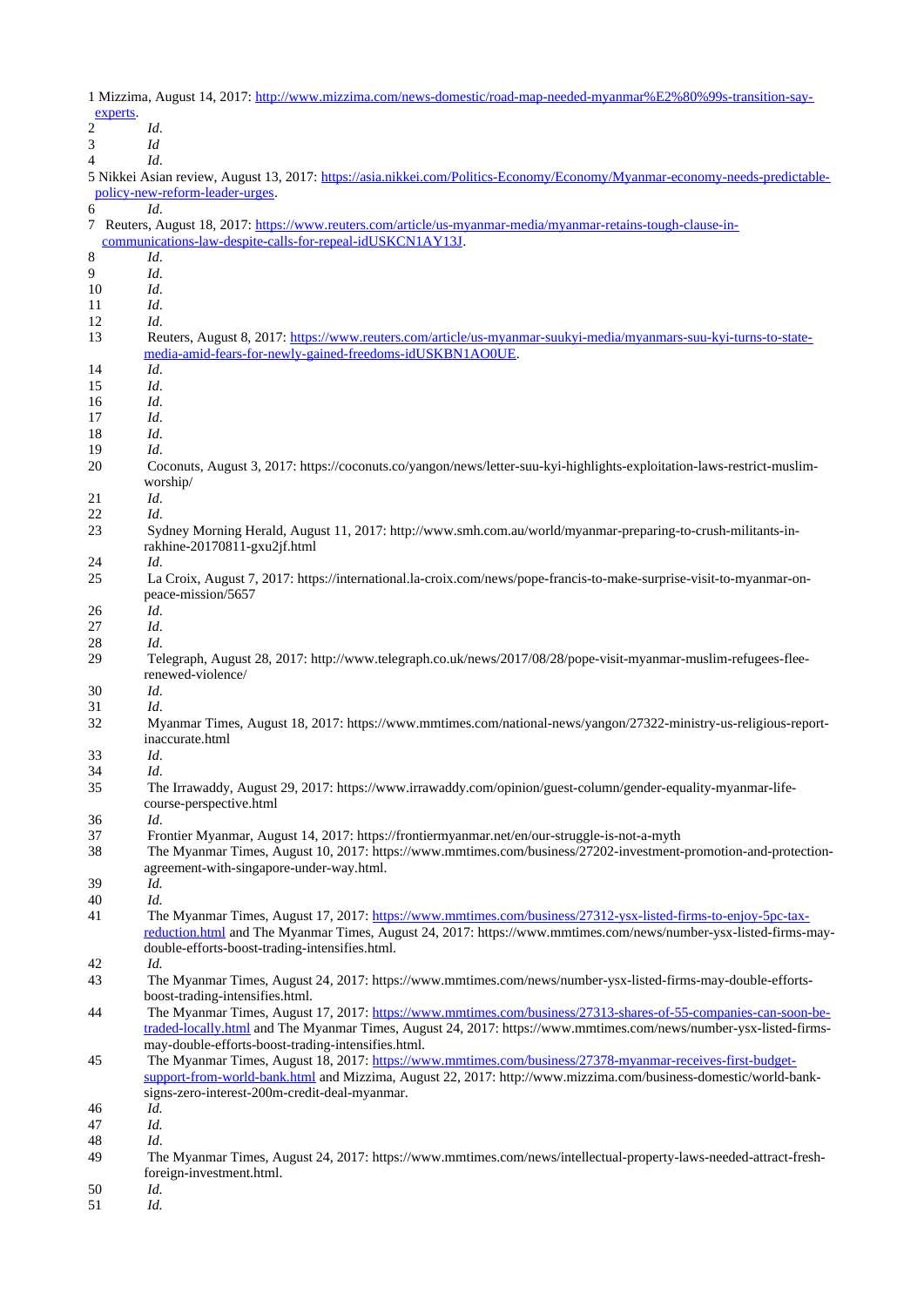| 52                                                                     | The Irrawady, July 31, 2017: https://www.irrawaddy.com/business/us-firms-lobby-removal-myanmar-trade-<br>restrictions.html and Mizzima, August 2, 2017: http://www.mizzima.com/business-domestic/amcham-myanmar-<br>encourages-us-banks-enter-myanmar-market. |  |  |
|------------------------------------------------------------------------|---------------------------------------------------------------------------------------------------------------------------------------------------------------------------------------------------------------------------------------------------------------|--|--|
| 53                                                                     | Id.                                                                                                                                                                                                                                                           |  |  |
| 54                                                                     | Myanmar Times, August 29, 2017: https://www.mmtimes.com/news/fixing-myanmar-economy.html                                                                                                                                                                      |  |  |
| 55                                                                     | Id.                                                                                                                                                                                                                                                           |  |  |
| 56                                                                     | Public Finance International, August 21, 2017: http://www.publicfinanceinternational.org/news/2017/08/world-bank-<br>funds-myanmars-fiscal-resilience-reforms                                                                                                 |  |  |
|                                                                        |                                                                                                                                                                                                                                                               |  |  |
| 57                                                                     | Bangkok Post, August 14, 2017: http://www.bangkokpost.com/news/special-reports/1305867/myanmar-moves-forward                                                                                                                                                  |  |  |
| 58                                                                     | Id.                                                                                                                                                                                                                                                           |  |  |
| 59                                                                     | Id.                                                                                                                                                                                                                                                           |  |  |
| 60                                                                     | Id.                                                                                                                                                                                                                                                           |  |  |
| 61                                                                     | Id.                                                                                                                                                                                                                                                           |  |  |
|                                                                        |                                                                                                                                                                                                                                                               |  |  |
| 62                                                                     | Id.                                                                                                                                                                                                                                                           |  |  |
| 63                                                                     | Nikkei Asian Review, August 27, 2017, https://asia.nikkei.com/Business/Companies/US-solar-power-company-helping-<br>to-light-up-Myanmar.                                                                                                                      |  |  |
| 64                                                                     | Id.                                                                                                                                                                                                                                                           |  |  |
| 65                                                                     | Id.                                                                                                                                                                                                                                                           |  |  |
| 66                                                                     | Myanmar Times, August 21, 2017, https://www.mmtimes.com/business/technology/27356-mpt-to-offer-free-wi-fi-                                                                                                                                                    |  |  |
|                                                                        | services-starting-2018.html.                                                                                                                                                                                                                                  |  |  |
| 67                                                                     | Id.                                                                                                                                                                                                                                                           |  |  |
| 68                                                                     | Myanmar Times, August 8, 2017, https://www.mmtimes.com/business/property-news/27154-new-urban-development-                                                                                                                                                    |  |  |
|                                                                        | projects-for-six-satellite-townships-in-the-works.html.                                                                                                                                                                                                       |  |  |
|                                                                        | Id.                                                                                                                                                                                                                                                           |  |  |
| 69                                                                     |                                                                                                                                                                                                                                                               |  |  |
| 70                                                                     | Id.                                                                                                                                                                                                                                                           |  |  |
| 71                                                                     | Frontier Myanmar, August 7, 2017: https://frontiermyanmar.net/en/mobile-app-a-step-forward-for-municipal-governance.                                                                                                                                          |  |  |
| 72                                                                     | Id.                                                                                                                                                                                                                                                           |  |  |
| 73                                                                     | Id.                                                                                                                                                                                                                                                           |  |  |
| 74                                                                     | Id.                                                                                                                                                                                                                                                           |  |  |
|                                                                        |                                                                                                                                                                                                                                                               |  |  |
| 75                                                                     | Id.                                                                                                                                                                                                                                                           |  |  |
| 76                                                                     | The Irrawaddy, August 21, 2017: https://www.irrawaddy.com/news/burma/rakhine-nld-mp-accused-bribery-land-<br>dispute.html                                                                                                                                     |  |  |
| 77                                                                     | Id.                                                                                                                                                                                                                                                           |  |  |
| 78                                                                     | Id.                                                                                                                                                                                                                                                           |  |  |
|                                                                        |                                                                                                                                                                                                                                                               |  |  |
| 79                                                                     | Id.                                                                                                                                                                                                                                                           |  |  |
| 80                                                                     | Id.                                                                                                                                                                                                                                                           |  |  |
| 81                                                                     | Id.                                                                                                                                                                                                                                                           |  |  |
| 82                                                                     | Id.                                                                                                                                                                                                                                                           |  |  |
| 83                                                                     | Id.                                                                                                                                                                                                                                                           |  |  |
|                                                                        | Id.                                                                                                                                                                                                                                                           |  |  |
| 84                                                                     |                                                                                                                                                                                                                                                               |  |  |
|                                                                        | 85 Reuters, August 4, 2017, https://www.reuters.com/article/us-myanmar-rohingya-idUSKBN1AK0IM.                                                                                                                                                                |  |  |
| 86 Id.                                                                 |                                                                                                                                                                                                                                                               |  |  |
|                                                                        | 87 South China Morning Post, August 12, 2017, http://www.scmp.com/news/asia/southeast-asia/article/2106546/myanmar-ramps-                                                                                                                                     |  |  |
|                                                                        | troops-and-imposes-curfews-violence-wracked.                                                                                                                                                                                                                  |  |  |
| 88                                                                     | Id.                                                                                                                                                                                                                                                           |  |  |
|                                                                        |                                                                                                                                                                                                                                                               |  |  |
| 89                                                                     | BBC, August 24, 2017, http://www.bbc.com/news/world-asia-41020738.                                                                                                                                                                                            |  |  |
| 90                                                                     | Id.                                                                                                                                                                                                                                                           |  |  |
| 91                                                                     | Id.                                                                                                                                                                                                                                                           |  |  |
| 92                                                                     | Id.                                                                                                                                                                                                                                                           |  |  |
| 93                                                                     | BBC, August 30, 2017, http://www.bbc.com/news/world-asia-41082689.                                                                                                                                                                                            |  |  |
|                                                                        | 94 The New York Times, August 25, 2017, https://www.nytimes.com/2017/08/25/world/asia/myanmar-rakhine-killed-kofi-                                                                                                                                            |  |  |
|                                                                        |                                                                                                                                                                                                                                                               |  |  |
| annan.html.                                                            |                                                                                                                                                                                                                                                               |  |  |
| 95 Id.                                                                 |                                                                                                                                                                                                                                                               |  |  |
| 96 Id.                                                                 |                                                                                                                                                                                                                                                               |  |  |
| 97 Id.                                                                 |                                                                                                                                                                                                                                                               |  |  |
|                                                                        | 98 CNN, August 25, 2017, http://edition.cnn.com/2017/08/25/asia/rakhine-violence-myanmar/index.html.                                                                                                                                                          |  |  |
|                                                                        |                                                                                                                                                                                                                                                               |  |  |
|                                                                        | 99 Aljazeera, August 31, 2017, http://www.aljazeera.com/indepth/features/2017/08/50000-rohingya-flee-violence-myanmar-                                                                                                                                        |  |  |
|                                                                        | 170831084328159.html.                                                                                                                                                                                                                                         |  |  |
| 100 Id.                                                                |                                                                                                                                                                                                                                                               |  |  |
| 101 Id.                                                                |                                                                                                                                                                                                                                                               |  |  |
|                                                                        | 102 Reuters, August 31, 2017, https://www.reuters.com/article/us-myanmar-rohingya-idUSKCN1BA0FQ.                                                                                                                                                              |  |  |
| 103 BBC, August 31, 2017, http://www.bbc.com/news/world-asia-41105292. |                                                                                                                                                                                                                                                               |  |  |
|                                                                        |                                                                                                                                                                                                                                                               |  |  |
|                                                                        | 104 Voice of America, August 29, 2017, https://www.voanews.com/a/not-just-rohingya-but-also-buddhists-flee-myanmar-                                                                                                                                           |  |  |
|                                                                        | violence/4005328.html.                                                                                                                                                                                                                                        |  |  |
| 105                                                                    | The Myanmar Times, August 10, 2017: https://www.mmtimes.com/national-news/27191-unfc-peace-panel-talks-about-                                                                                                                                                 |  |  |
|                                                                        | role-of-ceasefire-monitors.html.                                                                                                                                                                                                                              |  |  |
| 106                                                                    | The Myanmar Times, August 18, 2017: https://www.mmtimes.com/national-news/yangon/27318-ceasefire-between-unfc-                                                                                                                                                |  |  |
|                                                                        |                                                                                                                                                                                                                                                               |  |  |
|                                                                        | government-remains-distant-dream.html.                                                                                                                                                                                                                        |  |  |
| 107                                                                    | Id.                                                                                                                                                                                                                                                           |  |  |